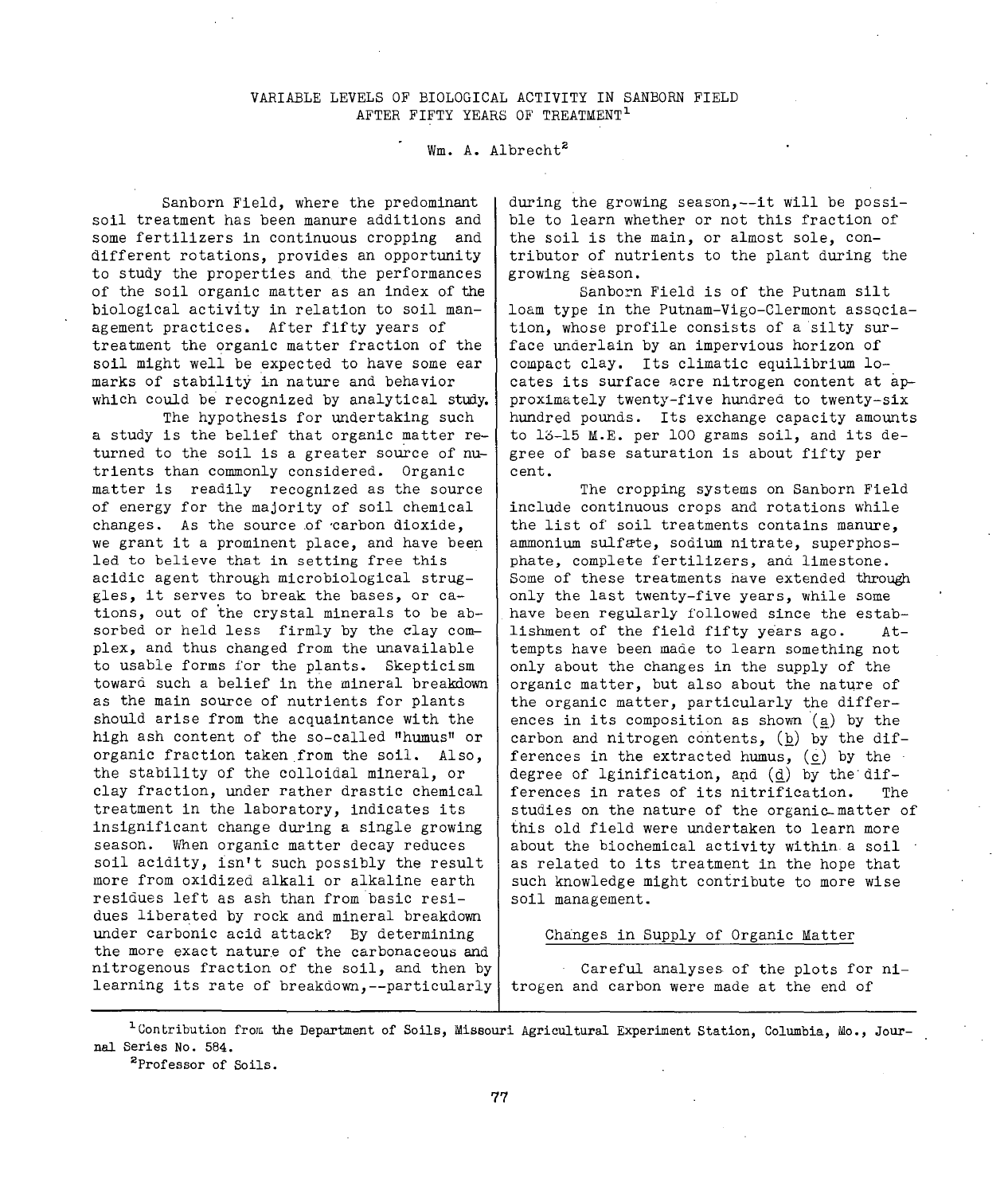twenty-five years and again after fifty years. Not all of the plots will be cited here. Only a few of them have been selected for citation as they lend themselves for common use through the other phases of this .study. Table 1 gives plots in continuous wheat and continuous timothy to illustrate the extremes in organic matter changes in the field.

#### Table 1

THE LIGNIN CONTENT OF THE ORGANIC MATTER AFTER FIFTY YEARS WITH THE CHANGES IN THE ORGANIC MATTER STOCK IN THE SOILS OF SANBORN FIELD DURING THE LAST TWENTY-FIVE YEARS

|              |                                                          | Organic Matter<br>Content % |       |        |                 |
|--------------|----------------------------------------------------------|-----------------------------|-------|--------|-----------------|
|              |                                                          | After                       | After |        | Lig-            |
| Plot         |                                                          | 25                          | 50    | Change | nin             |
| No.          | Crop and Treatment                                       | Years                       | Years | – or + | $(\mathcal{X})$ |
| $\mathbf{2}$ | Wheat-Fertilizer                                         | 1.94                        | 1.75  | $-.19$ | 39.5            |
| 5            | Wheat-Manure 6T,<br>25 yrs. Manure<br>3T, 25 yrs.        | 2.62                        | 2.18  | $-.44$ | 48.9            |
| 29           | Wheat-Manure 6T,<br>25 yrs. Ammonium<br>sulfate, 25 yrs. | 2.37                        | 1.84  | $-.53$ | 46.1            |
| 30           | Wheat-Manure 6T.<br>25 yrs. Sodium<br>nitrate, 25 yrs.   | 2.77                        | 2.24  | $-.33$ | 59.5            |
| 23           | Timothy--No treat-<br>ment                               | 2.29                        | 2.49  | $+.20$ | 40.5            |
| 22           | Timothy--Manure 6T                                       | 2.91                        | 3.51  | $+.60$ | 48.8            |

Outside of the plots in continuous sods, the depletion of the organic matter is the characteristic not only of the plots cit- ,ed in the table but for most of the plots. Since no analyses were made of the original soil, the change in the organic matter content, as based on carbon, is determinable for only the last twenty-five years. During this brief period the changes amount to as much as a loss of more than ten to twenty per cent in the original supply with continuous cultivated cropping and a gain of twenty per cent under continuous sod cropping.

### Nature of the Organic Matter

The lowest supply of organic matter after fifty years occurs in Plot No. g under continuous wheat given heavy additions of

commercial fertilizer. This seems to suggest that the addition of the nitrogen and minerals has supplied a microbiological deficiency, and that fertilizers served thus to deplete the organic matter further here than on any other plot. With over 750 pounds of mixed fertilizers, of which no small part was mineral nitrogen, the carbon supply of the soil has been extensively burned out. That the phosphate and potassium are essential contributions toward increased microbiological activity is testified to by the higher content of organic matter in the continuous wheat plots given ammonium sulfate and sodium nitrate. These are still higher at this time in organic matter than the plot given complete fertilizer. The ammonium sulfate treated wheat plot which is now very acid, is rapidly moving toward the lower level of organic matter found in the plot given complete fertilizer. If the minerals are deficient here the nitrification process may be liberating some from the mineral fraction of the soil.

These facts suggest that organic matter decay in the soils of many of the Sanborn Field plots is a much slower process because of the deficiency in phosphorus and possibly in potassium. The addition of mobile or soluble nitrogen is also instrumental in decomposing the organic matter or carbon as based on the determinations of this latter element. Thus, we may reason that the organic matter in the soils like those on Sanborn Field must be approaching a very stable condition. This stability would seem to rest on its highly carbonaceous nature, or its supply of immobile nitrogen, which does not serve microbiological life for its digestion or decay unless balanced or supplemented by soluble nitrogen and minerals. If this is the nature of the organic matter then its accumulation under the timothy would suggest such an occurrence because of *&* deficient supply of nitrogen, deficient phosphorus, and deficient minerals, or it may be simply remaining there because these deficiencies prohibit the microorganisms from decomposing or removing it.

## Changes in the Nature of Organic Matter with Time

A study of the carbon-nitrogen ratios of these sample plots also points further to a wide difference in the nature of the organic matter, and, consequently a wide variation in microbiological activities. In Table 2 are presented the carbon-nitrogen ratios along with percentage contents of these elements for a few of the interesting plots.

The shift to a wider carbon-nitrogen ratio as a result of the nitrogen additions indicates a more active form of organic matter

78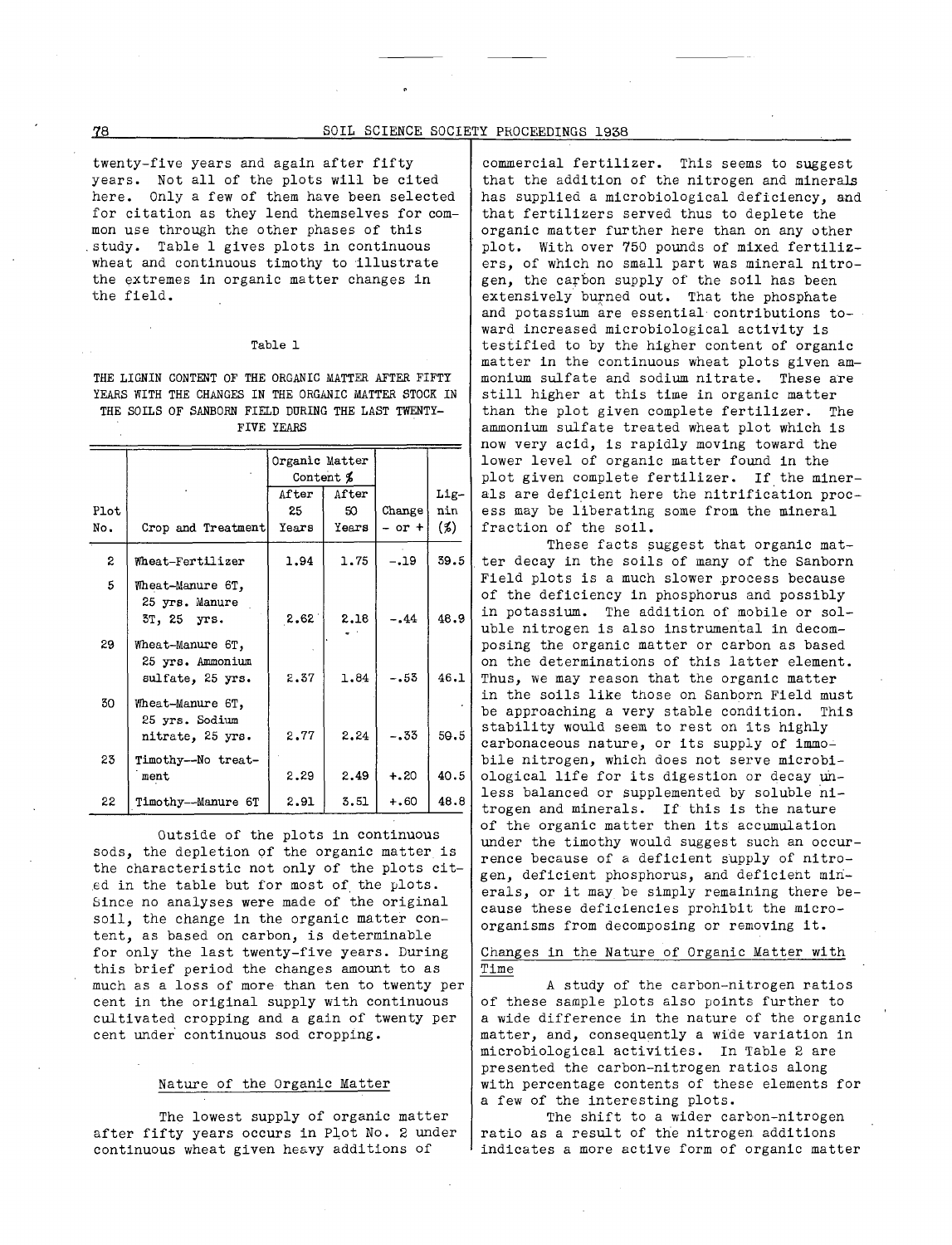### Table 2

|              |                                                        | After 25 Years |                        |      | After 50 Years         |                    |      | $Chang-$<br>es in | $change-$<br>es in |  |
|--------------|--------------------------------------------------------|----------------|------------------------|------|------------------------|--------------------|------|-------------------|--------------------|--|
| Plot<br>No.  | Crop and Treatment                                     |                | Nitro-<br>$gen \tImes$ | C/N  | $Car-$<br>$\rm{bon}$ % | Nitro-<br>gen<br>% | C/N  | Car-<br>bon       | Nitro-<br>gen      |  |
| $\mathbf{S}$ | Wheat--Fertilizer                                      | 1.13           | .107                   | 10.5 | 1.02                   | .100               | 10.3 | $-.11$            | $-.07$             |  |
| 5            | Wheat--Manure 6T. 25 yrs.<br>Manure 3T, 25 yrs.        | 1.52           | .140                   | 10.8 | 1.27                   | .119               | 10.6 | $-.25$            | $-.21$             |  |
| 29           | Wheat--Manure 6T, 25 yrs.<br>Ammonium sulfate, 25 yrs. | 1.38           | .145                   | 9.5  | 1.07                   | .081               | 16.2 | $-.51$            | $-.64$             |  |
| 30           | Wheat--Manure 6T, 25 yrs.<br>Sodium nitrate, 25 yrs.   | 1.61           | .171                   |      | $9.4$   1.30           | .094               | 13.8 | $-.31$            | $-.77$             |  |
| 23           | Wheat--No treatment                                    | 1.33           | .141                   | 9.41 | 1.45                   | .135               | 10.7 | $+.12$            | $-.06$             |  |
| 22           | Wheat--Manure 6T.                                      | 1.69           | .177                   | 9.5  | 2.04                   | .195               | 10.4 | $+.35$            | $+.18$             |  |

# TOTAL CARBON AND NITROGEN CONTENTS TOGETHER WITH THEIR RATIOS AT TWENTY-FIVE-YEAR INTERVALS ON SANBORN FIELD

in the soil as a result of nitrogen fertilization.. Even though the total supply in this soil was decidedly lowered as measured in terms of either carbon or nitrogen, yet this lower supply with its wider carbon-nitrogen ratio suggests less stable or more active compounds. These changes which occurred in these nitrogen treated plots within twentyfive years suggest that the stage of activity was very low already twenty-five years ago, when the carbon-nitrogen ratio was very narrow, and that more activity is now prevalent in the material of wider ratio. On the wheat plot, given complete fertilizer, the nature of the organic matter changed little during twenty-five years as indicated by the stability of the carbon-nitrogen ratio, or its similarity in the two intervals. Manure.

additions, likewise, maintained a stable carbon-nitrogen ratio, in the face of a declining total supply of organic matter. Under timothy without manure, the total carbon increased while the total nitrogen decreased, thus, giving a wider ratio. Where manure was applied on the timothy soil, the carbon-nitrogen ratio widened at the same time while the total organic matter increased. This suggests a tendency to hoard carbon. In four of the plots, whether manured or not, the carbonnitrogen ratios were narrow but similar. They were much wider after twenty-five years where nitrogen was applied, even "though the total organic matter supply was decidedly lowered during that same interval.

#### Table 3

|                    |           | Soil         | Humus Composition            |       |      |              |            |             |  |  |
|--------------------|-----------|--------------|------------------------------|-------|------|--------------|------------|-------------|--|--|
| Crop and Treatment |           | Content<br>% | Nitrogen<br>Carbon<br>%<br>% |       | C/N  | Calcium<br>q | Phosphorus | Silica<br>% |  |  |
| Corn               | Manure    | 3.280        | 7.40                         | 14.15 | 1.91 | 2.24         | .710       | 6.08        |  |  |
|                    | No manure | 3.218        | 3.45                         | 8.76  | 2.54 | 2.12         | .448       | 3.34        |  |  |
| Timothy            | Manure    | 4.712        | 7.09                         | 14.11 | 1.99 | 1.71         | .648       | 5.44        |  |  |
|                    | No manure | 3.314        | 5.52                         | 16.51 | 2.99 | 1.71         | .842       | 2.82        |  |  |
| Rotation           | Manure    | 3.958        | 5.34                         | 18.09 | 3.38 | 2.74         | .724       | 5.70        |  |  |
|                    | No manure | 3.322        | 4.99                         | 17.07 | 3.42 | 1.56         | .808       | 2.16        |  |  |

#### ANALYSES OF EXTRACTED HOMOS FROM SOME SANBORN FIELD PLOTS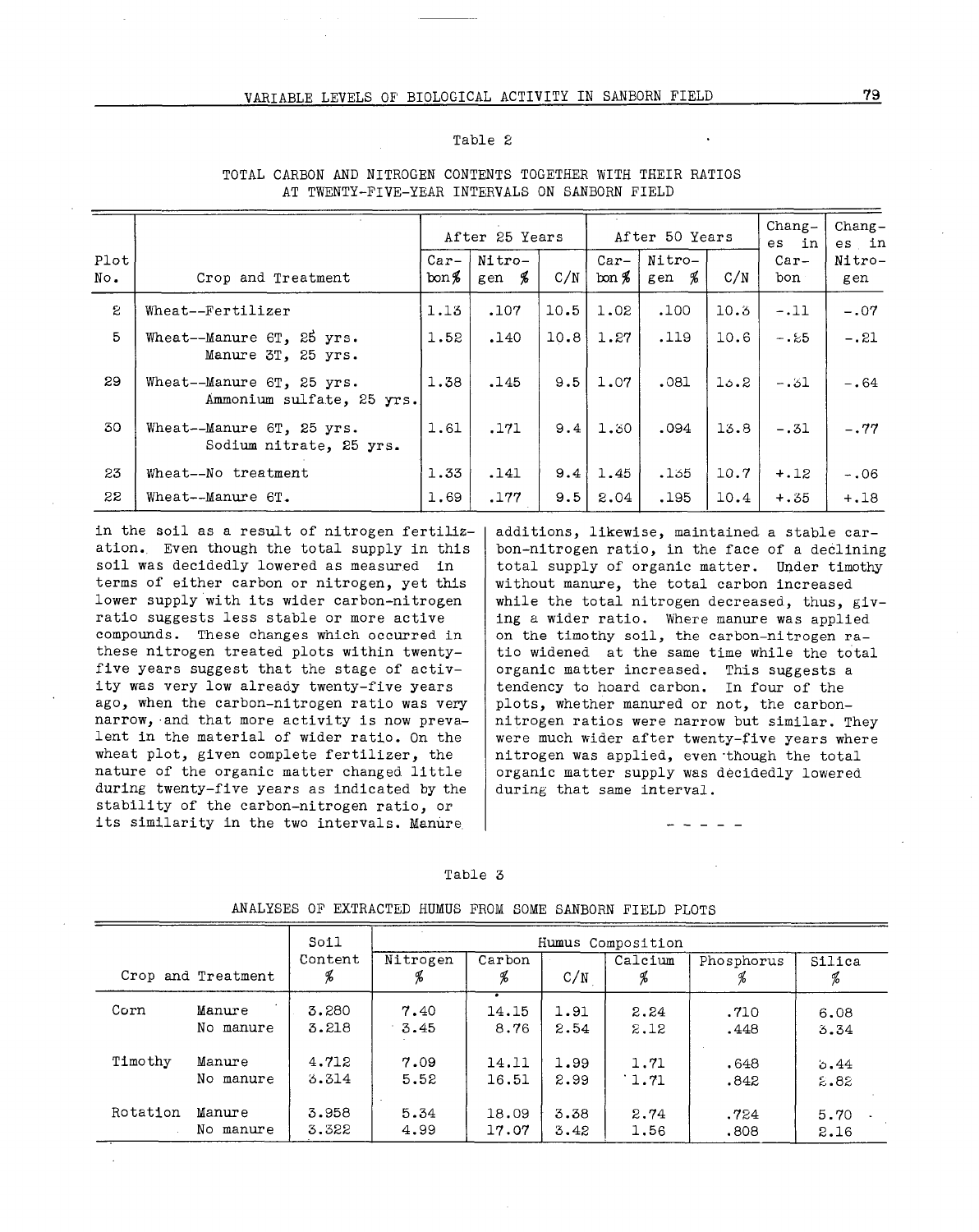Nature and Quantity of the Extracted Humus

As a'partial attempt to differentiate the organic matter on the different long continued plots, humus extracts were made of six of them, and analyzed for their contents in calcium, phosphorus and silica in addition to their carbon and nitrogen. These data are presented in Table 3.

. The total quantity of humus was lowest in the cultivated soil, followed closely by the soil in the rotation and that in timothy both where no manure was used.'They take this same order, but at a higher figure, where manure was added.

The nitrogen content of the humus varied from 3.45 to 7.40 per cent, with the high figures under corn with manure, and sod given the same treatment. The lowest nitrogen figure occurred under corn-that had no treatment. Under rotation, the manure addition gave the least variation in nitrogen content of this extract. These rotated plots and the sod plot without manure fluctuated closely around the nitrogen content of five per cent customarily considered as the average for humus.

The carbon content of the humus fluctuates from the high figure under the rotated soils to the low one under the corn without manure. In each case, the extract from unmanured soil is lower in carbon than from the manured soil. The carbon-nitrogen ratio is also wider for unmanured than for the manured soil, and points to relatively more nitrogen in this humus form as a consequence of manure additions. Manure nitrogen then must be retained, in part at least, in the more stable humus fraction of the soil.

The mineral contents of the humus are also widely different with the different soil treatments. Except for the timothy soil where the two analyses are the same, the calcium contents are higher for the soils with manure than for those with no manure. That the lowest calcium content should be in the untreated soil with rotation may not be causally related to the fact that this is the only soil in the group attempting to grow a legume. The silica content was higher in every case of manure treatment, agreeing in general in this respect with the calcium content. The phosphorus showed the reverse in the case of the timothy and the rotation, but paralleled the calcium and silica with reference to manure for the continuous corn. The lowest phosphorus content in the humus extract occurred under corn given no manure. Manuring seems to have increased the calcium .and silica contents in the extracted humus and raises the question whether the extra

silica means merely more silica as ash from manure decay, or a contribution from the mineral fraction to the organic fraction by more interaction between the colloidal organic matter and the colloidal mineral matter of the soil.

The extracted humus reflects the soil treatments and follows trends in amounts and in composition as one might surmise their influence. The widest spreads occur between manure and no manure additions under continuous corn, for all the tested properties of the humus. The differences between these two soil treatments were less significant under timothy sod and even less so under rotation. Manure gave the humus with the highest content of nitrogen, with the narrower carbon-nitrogen ratio, and the larger total amount of humus in the soil. It also gave the higher calcium content, and silica content to this extracted fraction. It suggested, however, the reverse relation for phosphorus.

# Humus as a Possible Supply of Minerals for the Crop

If we were to assume that this humus is the sole supply of soil nitrogen to the growing plants and that, during the liberation of this nitrogen, the humus is broken down to liberate also its calcium and phosphorus, it is interesting to calculate the crop possibility in terms of calcium and phosphate so released. Taking the continuous corn plot without manure, as an illustration, of which the soil contained *'6.2%* humus, there would be 64,000 pounds of humus per acre, carrying 3.45\$ of 2208 pounds of nitrogen. This plot has been producing twenty bushels of corn per acre as an average requiring thirty pounds of nitrogen as an estimated figure. The release of this amount of nitrogen would break down 1.36\$ of the total humus in the soil. If at the same time, the calcium and phosphorus in this corresponding amount of humus were liberated, these amounts would be 18.4 pounds and *6.91* pounds, respectively, or the calcium needed for a corn yield of fifty bushels, and the phosphorus for twenty-five bushels, both of which are yields above that being produced per plot. If this is a correct assumption, then the organic matter or humus could supply not only the nitrogen, but the calcium and phosphorus needs of the crop as well.

Degree of Lignification of the Organic Matter

As an attempt at further differentiation of the nature of the organic matter in relation to soil treatment, tests were made of the degree of lignification according to the method suggested by Waksman.<sup>3</sup> By the treatment

3Waksman, S. A. & Stevens, K. R. Soil Science 26 (1928) pp. 125-127.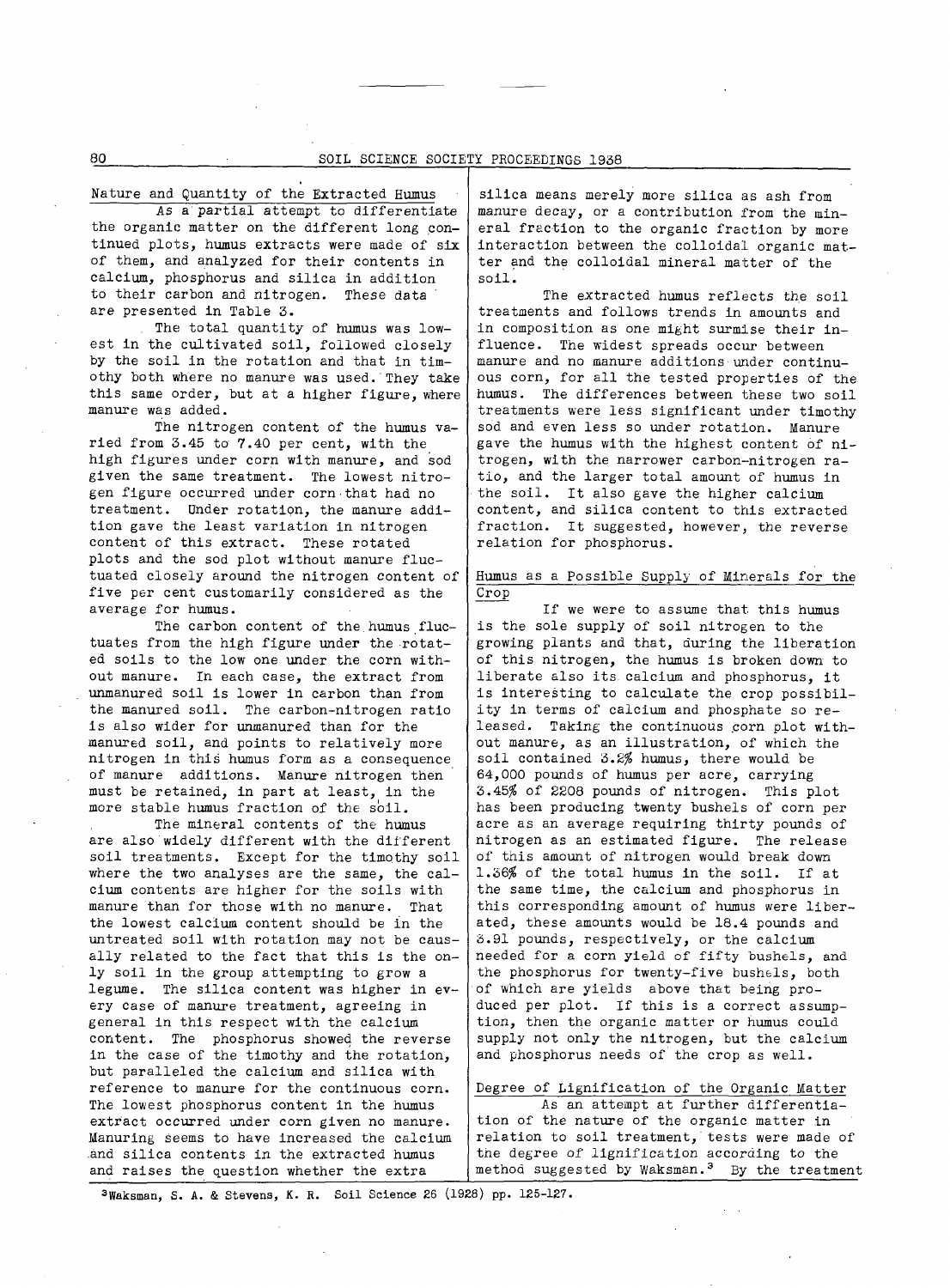## VARIABLE LEVELS OF BIOLOGICAL ACTIVITY IN SANBORN FIELD 81

of the soil with seventy-two per cent sulfuric acid it is assumed that only those carbonaceous compounds approaching lignin remain unhydrolyzed and insoluble. The percentage of the organic matter found by this method to be in the lignin form is given in Table 1, which gives also the changes in total organic matter as based on the carbon.

There are no excessively wide differences in these lignin figures. The lowest percentage of this inactive fraction in the organic matter occurred where complete fertilizer has been applied heavily on continuous wheat. The highest percentage occurred where the sodium nitrate was used and has apparently been responsible for an organic matter that is highly lignified. Manure addition seems to have had an effect similar to that of nitrate additions.

These few determinations suggest that nitrogen additions alone, or manure with its high nitrogen content tend to give an organic matter of high lignin percentage and of a stable or less inactive nature, while under phosphate-potash fertilizers the organic matter remaining is much lower in this decay resistant fraction.

# Variable Nitrification Activities as Related to Soil Treatments

Laboratory studies were undertaken to evaluate the nitrate accumulating capacities by these soils under different long continued cropping and soil treatments as a measure of the influence of these on the microbial behavior, within the soils. The samples were brought into the laboratory in late February, handled at optimum moisture into jelly tumblers, with treatments including lime and organic matter, and tested for their accumulated nitrate content at forthnightly intervals during ten to twelve weeks. Twenty-eight plots were included and the data assembled to include the effects of different cropping systems' and rotations, and then for the different soil treatments including  $(a)$  manure, (b) superphosphate, (c) fertilizer, (d) ammonium sulfate, (e) sodium nitrate, and (f) limestone.

The nitrifying activity under all the soils with continuous crops was relatively low. The low level for corn, oats, wheat, and timothy or for all of'these crops rather than a differentiation amongst them is the significant fact about the separate crop influence on this microbial soil process.

The rotations were not, however, without their influence. The nitrate accumulations were regularly higher for the threeyear rotation, followed by the four-year and

then in order by the six-year rotation. Except for the six-year rotation, they were higher in nitrate activity than the highest of the continuous crops, namely, timothy. Since clover occurred only once in each of these rotations, it suggests that the greater number of recurrences of this crop in the shortening of the rotation may be the reason for their taking their particular order in levels of nitrate accumulating activity.

The long continued soil treatments manifest their influences markedly on nitrate accumulating activities in the soil. The manured soils were especially responsive with nitrate production when limed in the laborato-' ry, pointing out that these soils are not nitrifying their stock of organic matter rapidly because of lime deficiency. That this effect by lime is not so much a matter of acidity as that of supplying calcium, is demonstrated by the influence of the superphosphate treatment. Soils, receiving superphosphate for twenty-five years, given nitrifiable organic materials in the test were almost as active in nitrate production as when given both lime and organic matter. Where the latter combined treatments produced 9.7 mgms. of nitrate, the former single addition gave 8.08 as the increase during six weeks of incubation. The higher general nitrate level by this phosphated soil when given something to nitrify was the distinguishing feature.

The effects by fertilizers were simi $lar$  to those by phosphate as might be expected, since the latter is their main constituent.

In the plots treated with ammonium sulfate and sodium nitrate, the former has lowered the activity in the soil as a nitrifier. Lime additions were decidedly effective on nitrate production where ammonium sulfate had been used, though it was not without significant effect on soils treated with sodium nitrate, suggesting again the need of the soil for calcium. Where the field treatment of. limestone had been used, the soil was at a lower nitrate level than where such had not been used. This was particularly noticeable by the failure of the soil to respond to liming in the laboratory in contrast to the marked response by the unlimed soils when given lime. However, the limed soil given something to nitrify was almost on a par in nitrate accumulation with the unlimed soil given both lime and green manure as laboratory treatments.

The general levels of biological activities as demonstrated by nitrate accumulation in these soils can be measured from the data in Table 4, giving the average nitrate